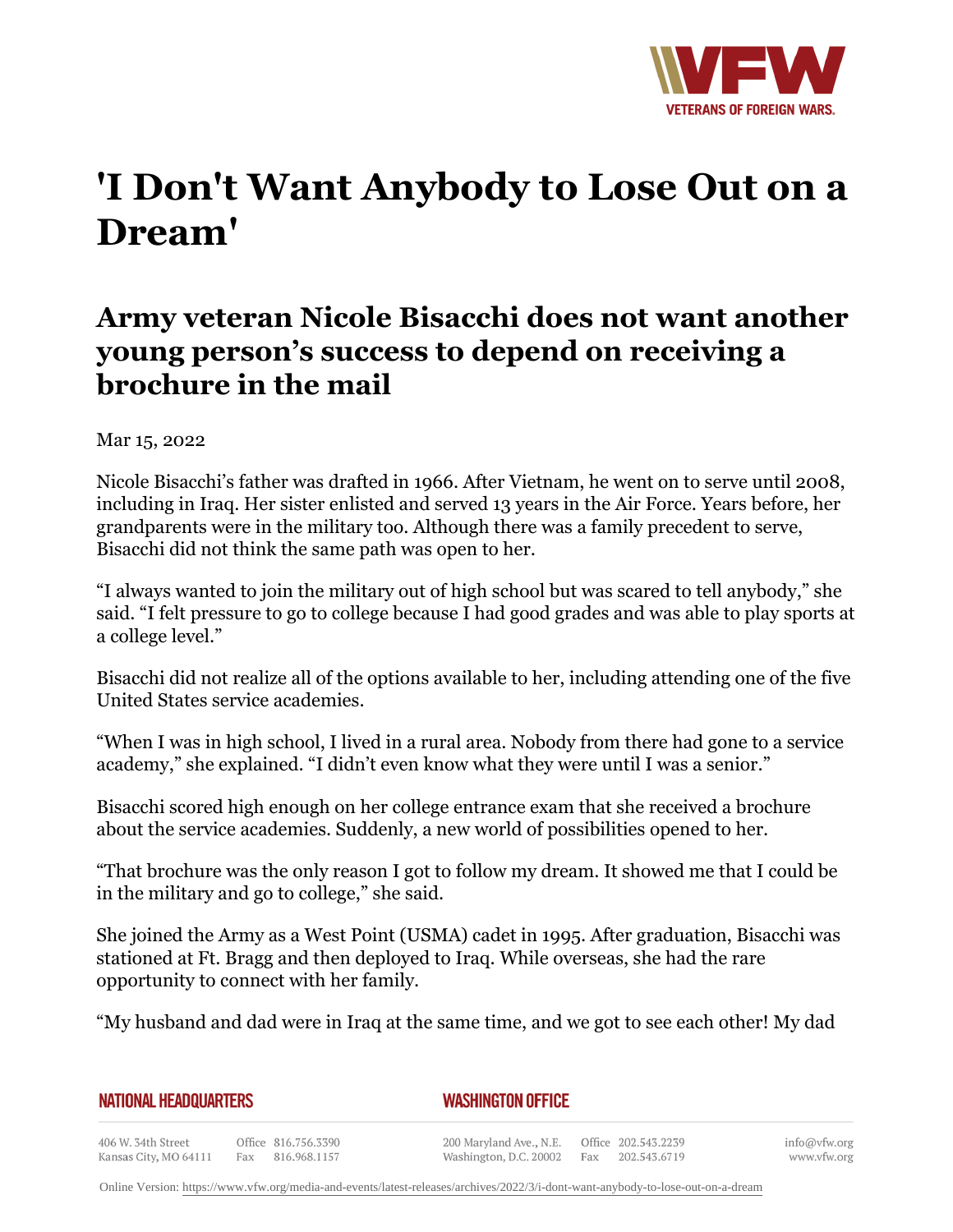was a big inspiration for me to join the military," she said. "I enjoy having this bond with him. We both even have 101st combat patches!

"Now, I try to make a 'dad-daughter' night at least once a month to go to the VFW together and hang out."

In addition to belonging to her local Post, Bisacchi was looking for another way to connect and give back.

"I missed serving, so I began volunteering for USMA admissions to help candidates with their applications," she explained. "I love talking to high school students! I'm so inspired seeing them motivated to do great things."

Bisacchi discovered an opportunity that would allow her to continue helping young people and revive her military career.

"I found out that I could be in the Army Reserve and be assigned to USMA admissions, so I started the process to re-enter the Army after a 16-year break in service," she said.

Bisacchi is grateful for this next chapter and the chance to help others begin to write their own stories of service.

"I now understand that there are so many opportunities and ways for people to have it all! It's just about making sure they know what's available to them," she said. "I get to help high school students understand what the military can do for them and how they can best fit into any service. I love it!"

Bisacchi also volunteers to provide free ACT tutoring to minority candidates who want to attend West Point.

"It's rewarding because the students are so humble and grateful for the opportunity," she said. "I get so emotional for them when I get a call telling me they were accepted and hearing how happy they are."

Bisacchi is proud of her service and thankful to have realized all her options before it was too late. She does not want another young person's success to depend on receiving a brochure in the mail.

"A service academy is not a perfect fit for everybody, but it is a shame that not everybody knows these opportunities exist," she said.

"I don't want anybody to lose out on a dream or life-changing choice just because they don't have the knowledge. I explain the enlistment opportunities — ROTC, medical routes and the